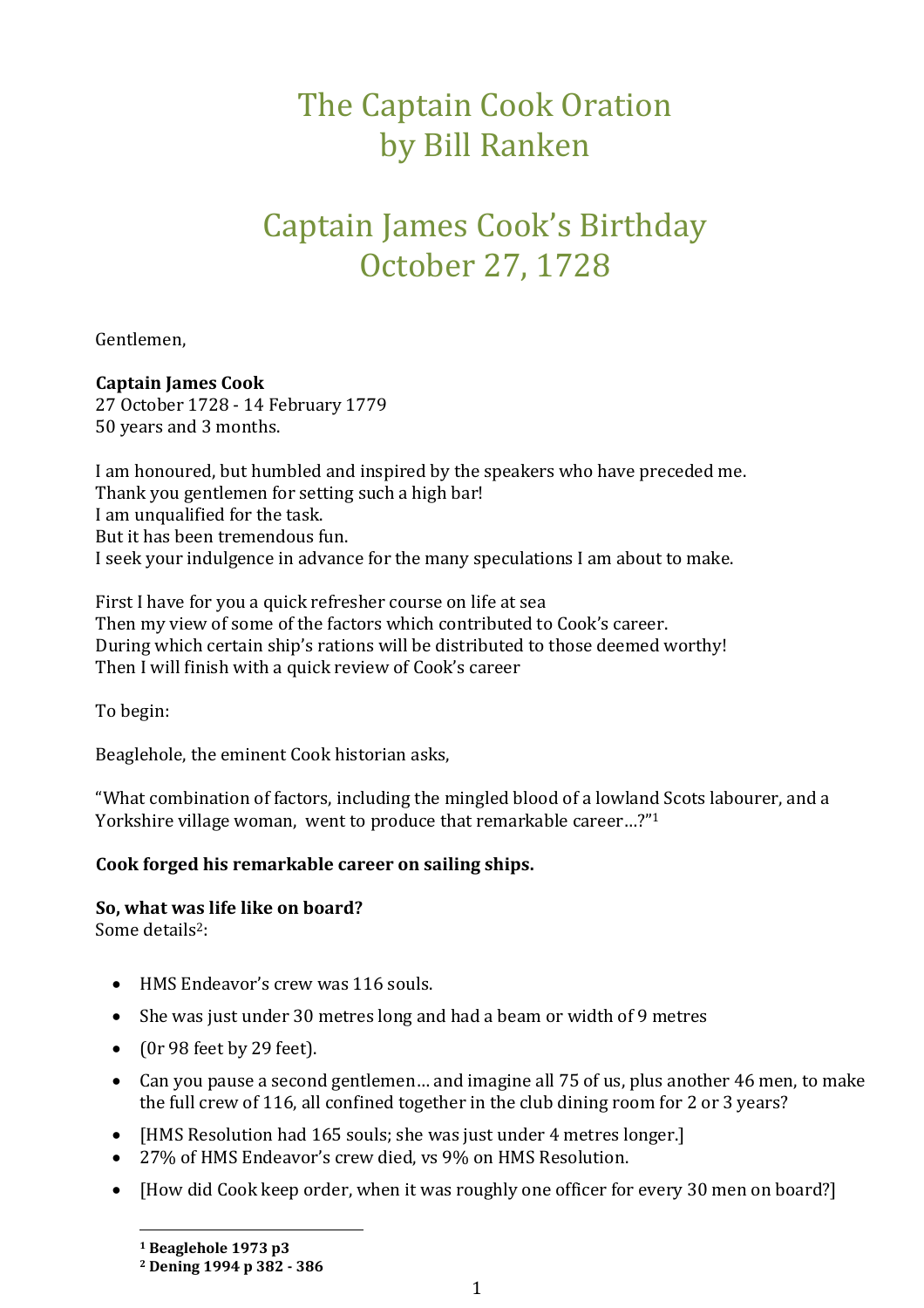- $\bullet$  [13% of Endeavor's crew were punished vs 26% on Resolution]
- And the big one, for which a seaman could be fined 15 shillings or three weeks' pay:
- Gentlemen anyone care to guess at the percentage of Cook's men who caught VD?
- 34% of Endeavour's crew had VD, and a whopping 57% of Resolution's. This was at the high-end, it was by no means out of the ordinary.
- However, Cook cared for his men and they knew it. He saved many of them from scurvy.
- While discipline was violent, opportunities for promotion, and better pay, far outweighed fines.
- Some statistics:
- $\bullet$  [on the 1556 men in the 15 Royal Navy ships which visited the Pacific at this time]:
- Roughly 20% of the crew were flogged after allowing for repeat offenders.
- less than 3% were fined , mostly 15-20 shillings or about a month's pay for an able seaman, but
- 18% were promoted,
- Types of punishment are fascinating, especially to those of us who attended boarding schools<sup>3</sup>:
- "Starting" was informal beating with a rattan rope was not formally recorded as punishment.
- "Running the Gauntlet" was rare: pressed from behind by a sword and walking to the slow beat of the Rogues March, between two rows of the whole crew, who wielded 'knittles', or small lines of rope.
- "Confinement in Irons" for a few days was common for being unclean, for rushing to the galley to stab the cook, or for up to three months for carelessly taking native lives.
- "Grampussing" was like modern water boarding, and a specialty of the lower deck.
- "Hanging" was very rare; for desertion.

Cook chose health care, physical punishment, promotion, and alcohol to preserve, control and motivate his men.<sup>4</sup>

Rations of alcohol were a gallon of beer a day while it lasted, or wine for the officers who could afford it, and then half a pint of Grog, which was slightly diluted rum.

Cook (and other Captains) added to the crew's grog rations at will, to celebrate, say at Christmas, and to "palliate harsh conditions".

Eminent historian, the late Dr. Greg Dening wrote that, "Temperance was a virtue neither on the quarter deck nor on the lower deck. It was a rare ship whose officers were never drunk."

Gentlemen take note: the rum was for both the officers and the crew, after the beer and wine ran out that is!

The first rum ration will be to the table chosen by our Captain General, and we will ask them for toast to Captain Cook!

Gentlemen, I give you: A great leader of men. Who saved them from death by scurvy. Captain James Cook - A Toast (Rum & Water)

**<sup>3</sup> Dening 1994 p 117 onwards**

**<sup>4</sup> Dening 1994 p 120**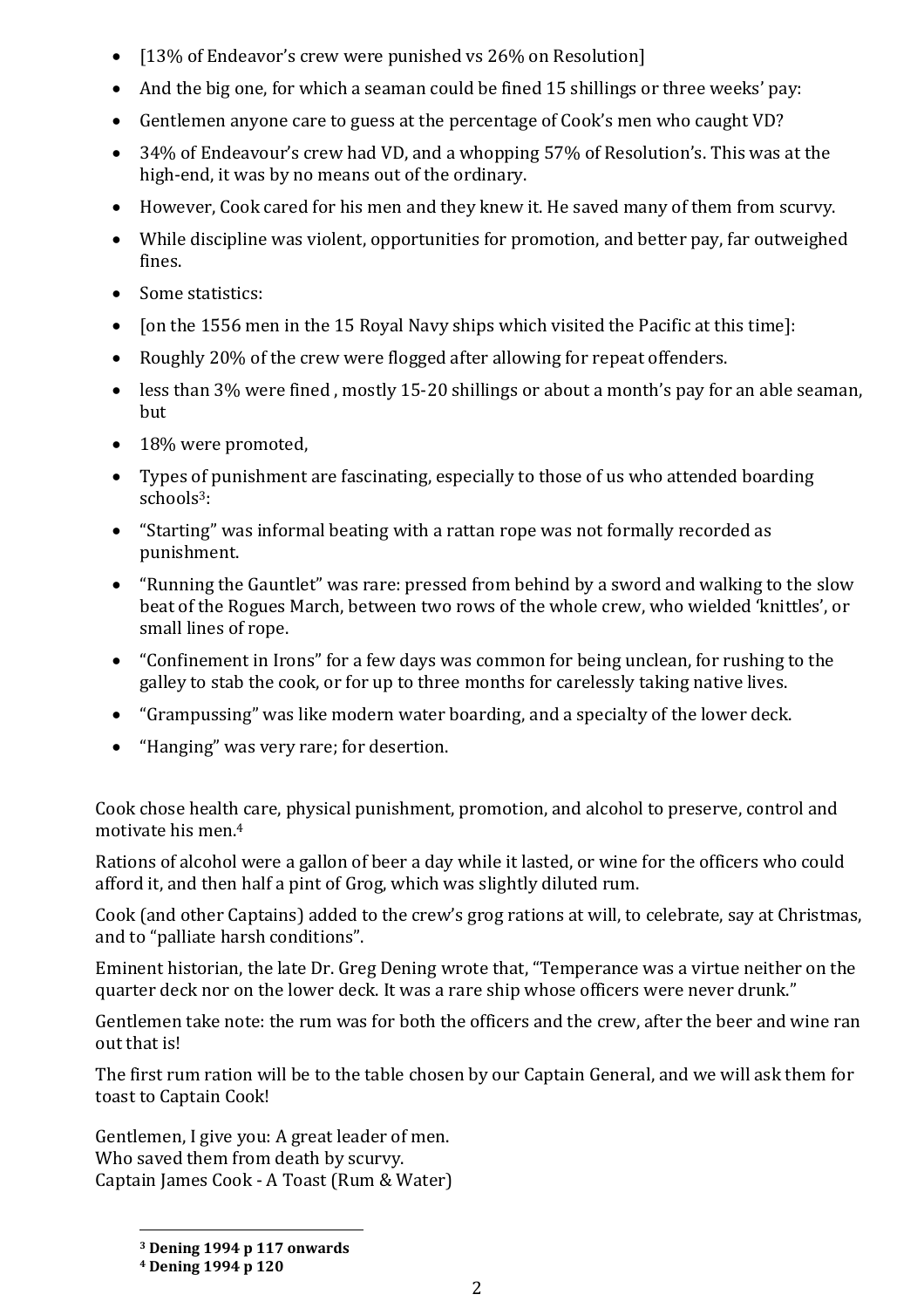**Now, I wish to suggest there were other significant 'factors', which contributed to his 'remarkable career'.**

# **The Second 'Factor'?**

And now a small question gentlemen!

What was the influence of religion?

How significant was this for Cook and for Britain?

The Pope declared Martin Luther a heretic in 1521. Henry VIII created the independent Church of England in 1533. 5

I suggest this was this important for Cook, two centuries later.

Four main reasons, briefly and then in detail:

- 1. **Defence by sea** Britain was about to be invaded by Spain. For the next 500 years she would need sea power and sea-borne trade to defend her independence.
- 2. **Education on a grand scale** becomes a religious requirement: in 1539 and 1541, 9,000 copies of The Great English Bible are published in English for the first time. <sup>6</sup> It was required reading for everyone, by law. [Luther and the Protestants thought that individual reading of the bible was of central importance. ] In 1611 The King James Bible is published and English eventually becomes the language of the world.
- 3. **Scientific method** or at least a call to intellectual rather than superstitious thinking. The book of Genesis and its lessons in chapter one about scientific method, including its intelligible account of the cosmic order based on intelligible principles, not mythic or sensual ones, were for the first time ever, widely required to be read in English. 7
- 4. **The Protestant ethic** hard work, learning, thrift and wealth now were consistent with going to heaven! <sup>8</sup>

The eminent historian Dr. Niall Fergusson has written:

"Religions matter"… Confucianism contributed to holding back Chinese innovation and competitiveness…"imams and mullahs snuffed out any chance of a scientific revolution in the Islamic world"…"the Roman Catholic church acted as one of the brakes on economic development in South America."…"Protestantism made the West not only work, but also save and read".<sup>9</sup>

"Protestant countries in Europe tended to grow faster than Catholic ones, so that by 1700 [Cook's century] the former had clearly overtaken the latter in terms of per capita income…" 10

[In 1728, Cook is born into an independent, pugnacious and increasingly educated, Protestant England.]

**<sup>5</sup> Encyclopedia Britannica, Biography, Henry VIII, on line**

**<sup>6</sup> British Library accessed on line**

**<sup>7</sup> Kass 2006 p 33**

**<sup>8</sup> Ferguson 2011 p 259**

**<sup>9</sup> Ferguson 2011 p 264**

**<sup>10</sup> Young C, Religion and Economic Growth in Western Europe: 1500-2000 Princeton, cited in Ferguson 2011, p 263**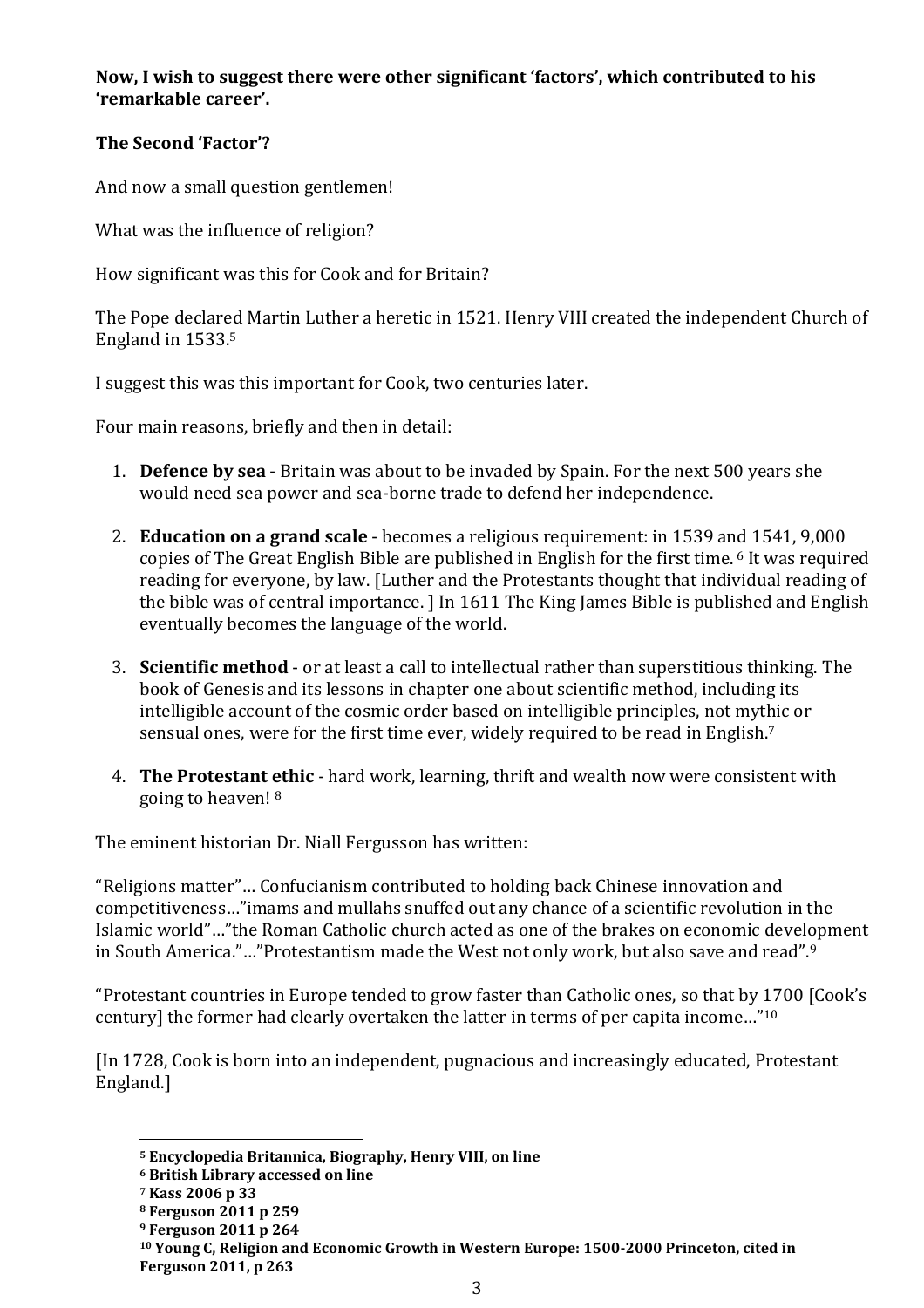It seems to me that religion, especially the Protestant Reformation, was one of the important factors in Cook's remarkable career.

# **The Third 'Factor'?**

Was science a factor in Cook's remarkable career?

During the 17th century, the so called Scientific Enlightenment gathered a great head of steam, and then during the 18th century, Cook's century, its impact was felt almost everywhere in Britain. It helped improve navigation and start the industrial revolution.

From  $1600$  onwards we have<sup>11</sup>:

- Electricity
- Logarithms
- Newspapers
- Geometry
- Mechanics
- Number Theory
- Probability Theory
- $\bullet$  Calculus
- Wavelength and colour in light
- Micro organisms
- Gravitation and motion

And then we have Cook's century!

- Magnificent ocean-going merchant vessels known as East Indiamen
- A £20,000 prize for a chronometer [offered in 1714].
- The standard sextant used at sea
- Classification of species
- Mathematics of fluid flow and theory of gases
- Geological maps
- A chronometer which is only five seconds out.
- The first Encyclopaedia Britannica published

In 1771: the 'Factory Age' begins with the opening of Britain's first cotton mill.

Richard Arkwright adds waterpower to cotton spinning by using a water frame. He pioneers the 'dark satanic mills'. Better pay and higher living standards are brought to many.

In 1776: The first two Boulton and Watt engines are installed in the mines and mills of England's developing industrial revolution, and

Adam Smith writes The Wealth of Nations

**<sup>11</sup> Ferguson 2011 p 66**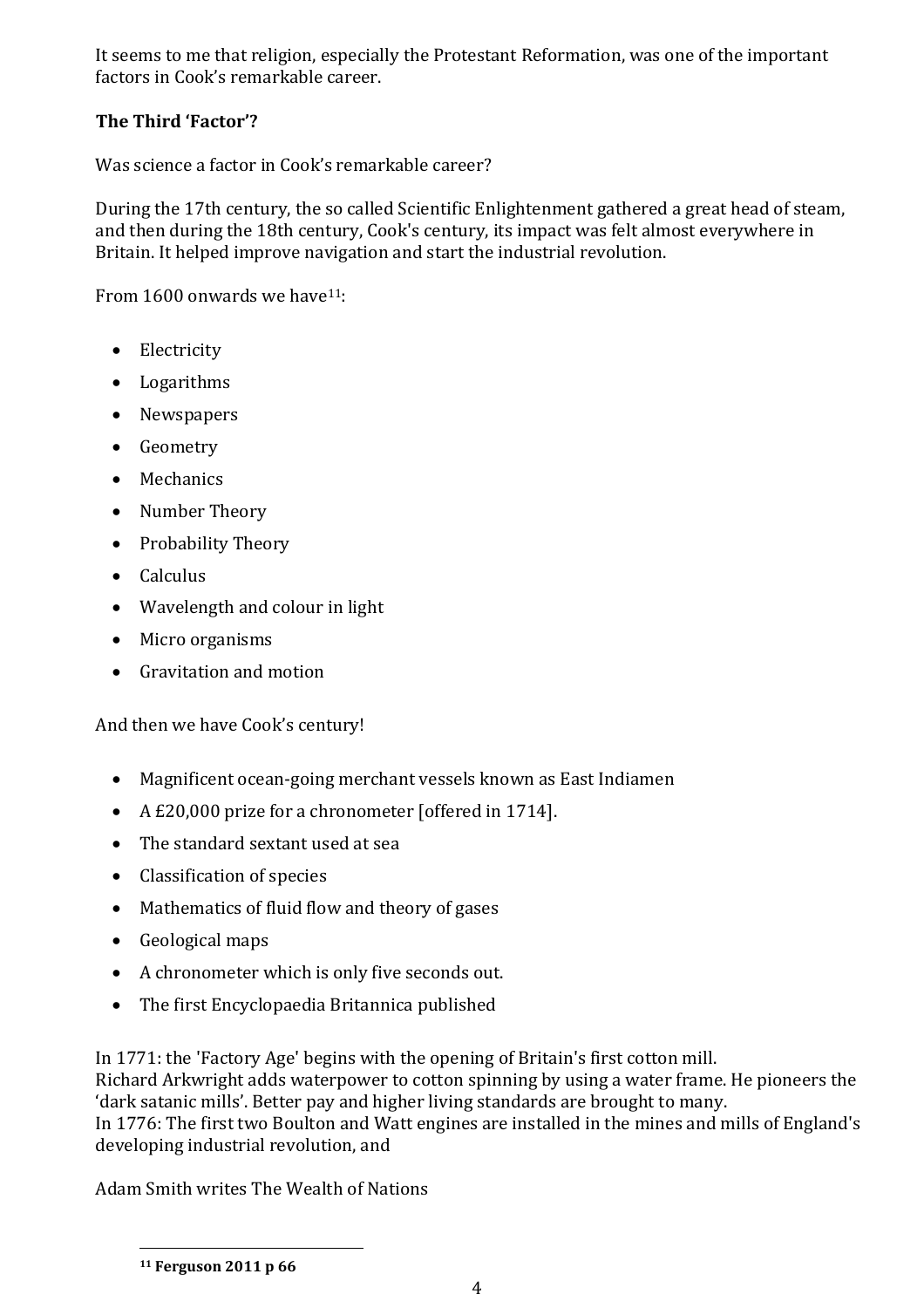#### **Then In 1779**

## **Captain James Cook dies at age 50**

It seems to me this scientific enlightenment was indeed a factor in Cooks career. I suggest, he was both a child of it, and a maker of it.

## **The Fourth 'Factor'?**

## **Why did Britain send Cook to the Pacific?**

I suggest that the Portuguese, and later the Spanish, showed the rest of Europe new ways to great power and wealth, and that pursuing these opportunities became the long term national agenda for Britain, and that this was a factor behind Cook's voyages of discovery. <sup>12</sup>

- In 1415 Portugal, a nation of less than a million people, storms and takes the Muslim fort of Ceuta in Morocco, one of the most heavily fortified and commercially strategic strongholds in the Mediterranean.
- The Portuguese then push further and faster down the African coast and around the world than any other people in history.<sup>13</sup>
- And in 1498 Vasco Da Gama's [discovery of the sea route to India](https://en.wikipedia.org/wiki/Discovery_of_the_sea_route_to_India) confirms that the way is open for an age of global [imperialism.](https://en.wikipedia.org/wiki/Imperialism) The Portuguese establish a long-lasting [colonial](https://en.wikipedia.org/wiki/Colonial_empire)  [empire](https://en.wikipedia.org/wiki/Colonial_empire) in Asia.<sup>14</sup>
- And in 1492 Christopher Columbus had started his four voyages to the West.

[Now a fascinating sidelight:

Why was the way to India and the Spice Islands was open?

Anyone?

The Chinese had pulled out!

In 1405, a Chinese fleet of 250 ships and 25,000 men were dispatched, by the Emperor Yong Le, to India and East Africa.<sup>15</sup>

The Chinese were led by Admiral Zheng He, who glorified in the title of The Three Jewell Eunuch.

Seven expeditions were made in total with the last made in 1433.

Gentlemen, I think this Chinese withdrawal explains why we do not all speak Chinese.]

Now back to Cook: My speculation is that that Britain, looking for the wealth and power it needed to maintain its independence from invasion and foreign takeover, was quick to follow the Portuguese and Spanish examples.

Cook had secret instructions from the Lords of the Admiralty, in a sealed packet no less, to be opened only after completing the mission on Tahiti:

**<sup>12</sup> Wikipedia online Ferdinand Magellan**

**<sup>13</sup> Crowley 2015 p 3**

**<sup>14</sup> Wikipedia online Vasco Da Gama**

**<sup>15</sup> Crowley 2015 pp 1-7**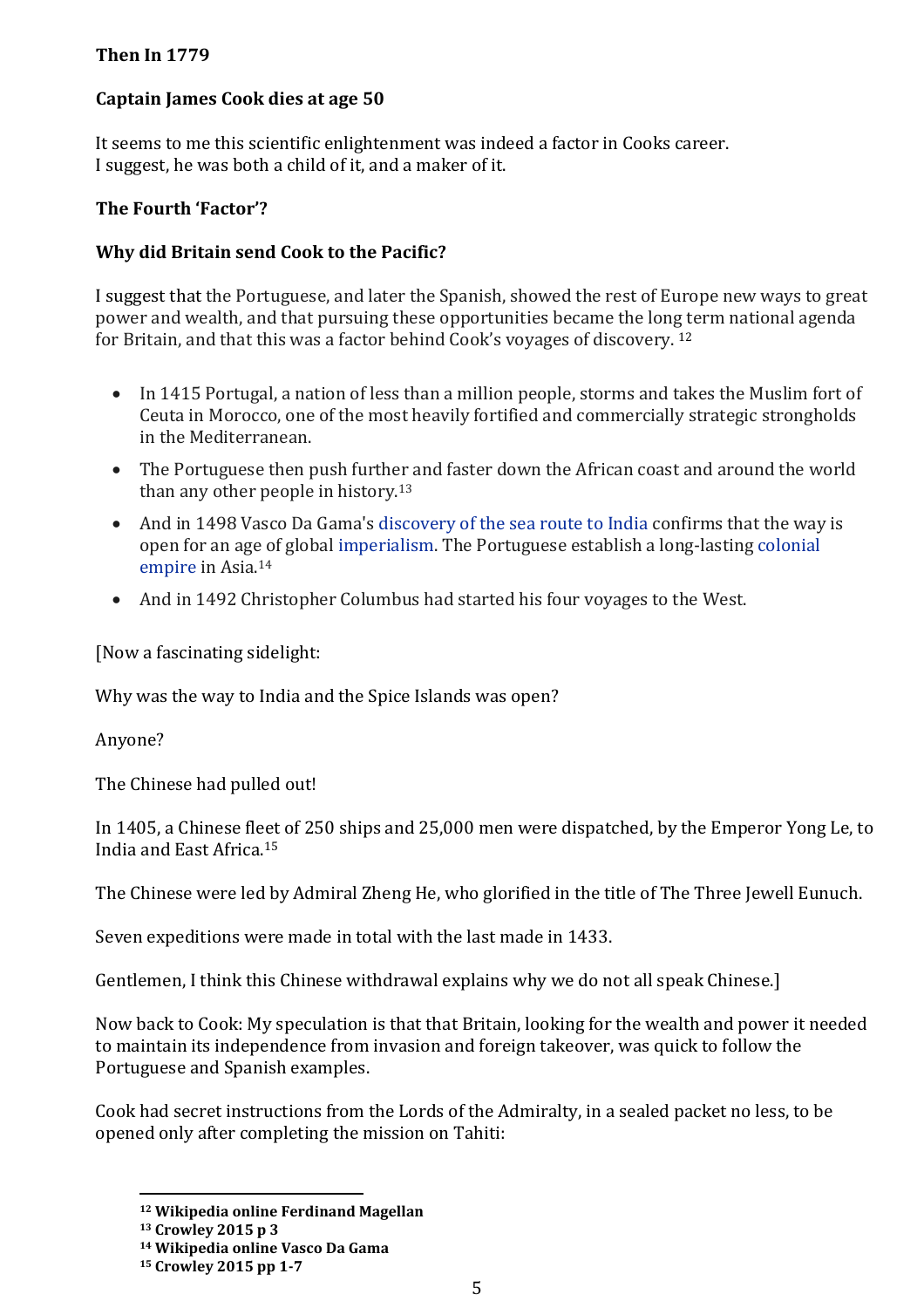He was to seek the Great Southern Land, and I quote

"Whereas the making Discoveries of Countries hitherto unknown, and the Attaining a Knowledge of distant Parts yet though formerly discovered have yet been imperfectly explored, will redound greatly to the honour of this nation as Maritime Power, as well as to the Dignity of the Crown of Great Britain, and may tend greatly to the advancement of the Trade and Navigation thereof…You are to proceed southward in order to make discovery of the Continent aforementioned…"<sup>16</sup>

Now gentlemen, I think that calls for another distribution of grog rations and another toast, from the next table.

Gentlemen, I give you A Toast (Rum & Water) The search for discovery of new lands, for honour, for maritime power, for dignity, for trade and navigation: Captain James Cook.

#### **The Fifth 'Factor'?**

#### **And now for some excitement!**

#### **What were the politics and wars of his time, and what influence did they have on Cook?**

Island Britain had been at war defending herself and her seaborne trade for years before Cook was born, and it heated up quite a bit during his lifetime.

War with the Pope, War with Spain, War with France, War with the Dutch, War with the Scots, Civil War, a King beheaded. Stock Market booms and busts, Shakespeare. Great Plague, Great Fire. American Revolution.

Now to Cook's century

 $\overline{\phantom{a}}$ 

In 1714, Britain is a winner in the War of Spanish Succession; against France, Spain and the Dutch.

This is a glorious victory, and I quote from Britannica<sup>17</sup>:

"Britain received the largest portion of colonial and commercial spoils and took the leading position in world trade. In international politics the settlement established a pattern for the next 20 years.

Spain gives Britain the exclusive right to supply the Spanish colonies with African slaves for the next 30 years.

France takes a decade to recover, and Spain and Holland are unable to reverse their military and economic decline.

Young James Cook was one of those fortunate inheritors of this peace and prosperity.

[Now back to 1719 when, as a former stockbroker, I could not resist these items:

 In London, it is proposed that the entire British government debt be privatised – holders of government debt would be offered shares in the South Sea Company in exchange for their debt.<sup>18</sup>

**<sup>16</sup> original copy quoted and cited by Beaglehole 1974 p 147 - 148**

<sup>17</sup> Encyclopedia Britannica, 18<sup>th</sup> Century Britain and The Treaty of Utrecht on line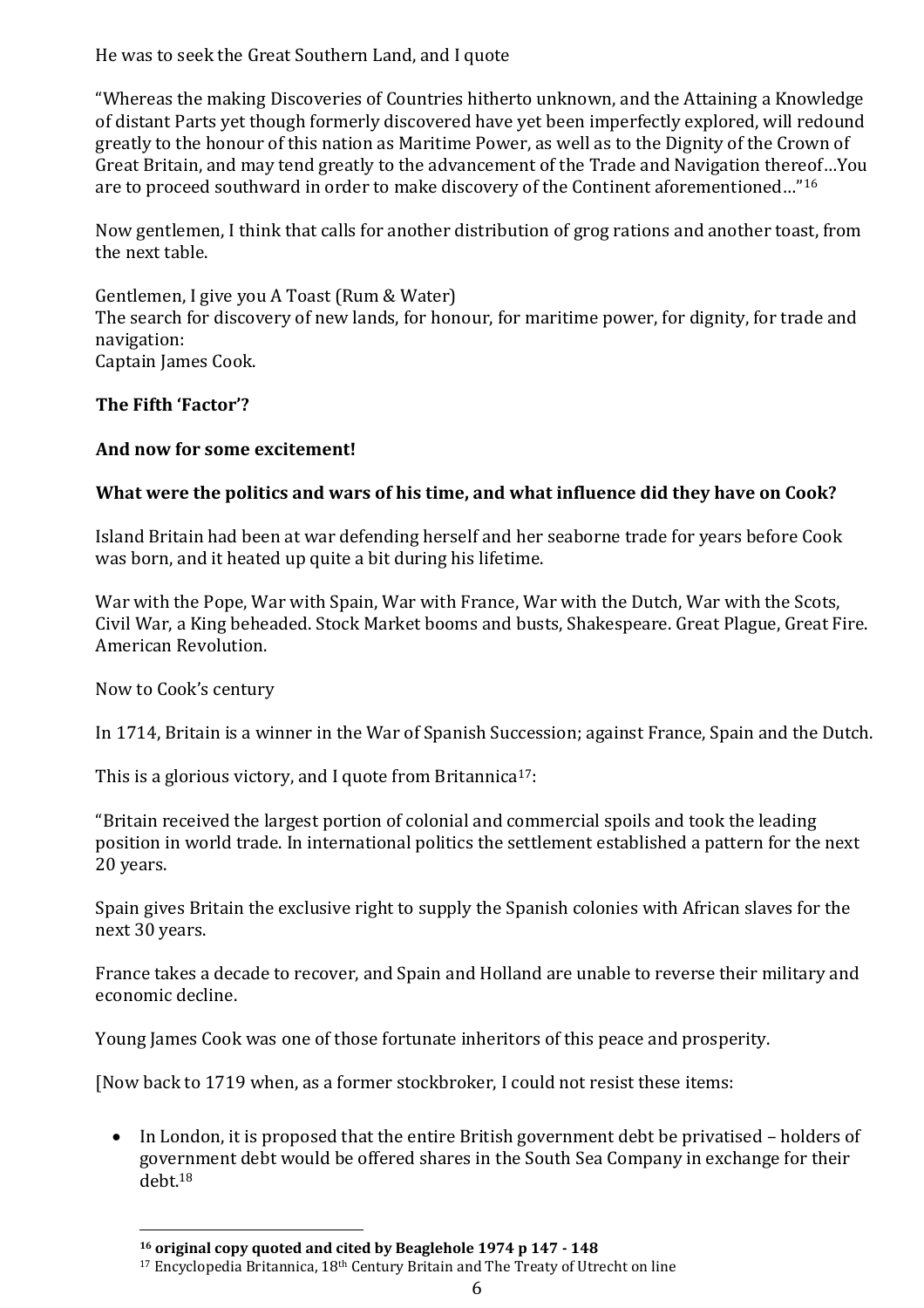- Sound familiar gentlemen? Anyone here own a Telstra share???
- A year later, In 1720 Shares in the South Sea Company rise rapidly and collapse within the year, in the so-called South Sea Bubble. Many Directors sell out at the top. Huge fortunes are  $lost<sub>.19</sub>$
- In Paris shares in John Law's Mississippi Company are up ten-fold, and by November 1720 have fallen all the way back to where they started.<sup>20</sup>

In 1723 poaching becomes a capital offence<sup>21</sup>]

In 1739 Cook is eleven, Britain declares war on Spain. Britain's population is around 7 million, [unchanged since 1700].<sup>22</sup>

In 1744 Cook is sixteen. France declares war on Britain.

In 1746 cook is eighteen Charles Edward Stuart and his 5000 Scots are routed at Culloden, bringing the Forty-Five Rebellion to an abrupt end. Gentlemen it seems these folk cannot resist a good fight, or a good profit:.

In 1747 Liverpool overtakes Bristol as Britain's busiest slave trading port<sup>23</sup>

In 1755 Cook joins the Navy

In 1757 another glorious victory. Britain takes Bengal at the Battle of Plassey.

The British East India Company army led by Colonel, later Lord Clive of India defeats - and wait for it gentlemen - the Iraqi Shiite<sup>24</sup> Nawab, Siraj ud Daulah, and his French backers. This victory, and the enormous wealth of Bengal, help establish eventual British control over all India. <sup>25</sup>

In 1765

 $\overline{\phantom{a}}$ 

Riots erupt in American colonies after parliament levies 'stamp' taxes.

[In 1770, the so called triangular trade, controlled from Liverpool, ships millions of Africans across the Atlantic as slaves.]

[In 1773, the London brokers who meet to do business in Jonathan's coffee house decide to call themselves the Stock Exchange]

On July 4, 1776 The American Declaration of Independence is adopted

<sup>18</sup> Richards and Robertson 2003 p 6

<sup>19</sup> Empire and Sea Power p 1 at BBC OnLine

<sup>20</sup> Ferguson 2009 p 151

<sup>21</sup> Empire and Sea Power p 1 at BBC OnLine

**<sup>22</sup> Encyclopedia Britannica, 18th Century Britain on line**

**<sup>23</sup> Empire and Sea Power p 2 at BBC OnLine**

**<sup>24</sup> Wikipedia online Siraj ud-Daulah**

**<sup>25</sup> Empire and Sea Power p 2 at BBC OnLine**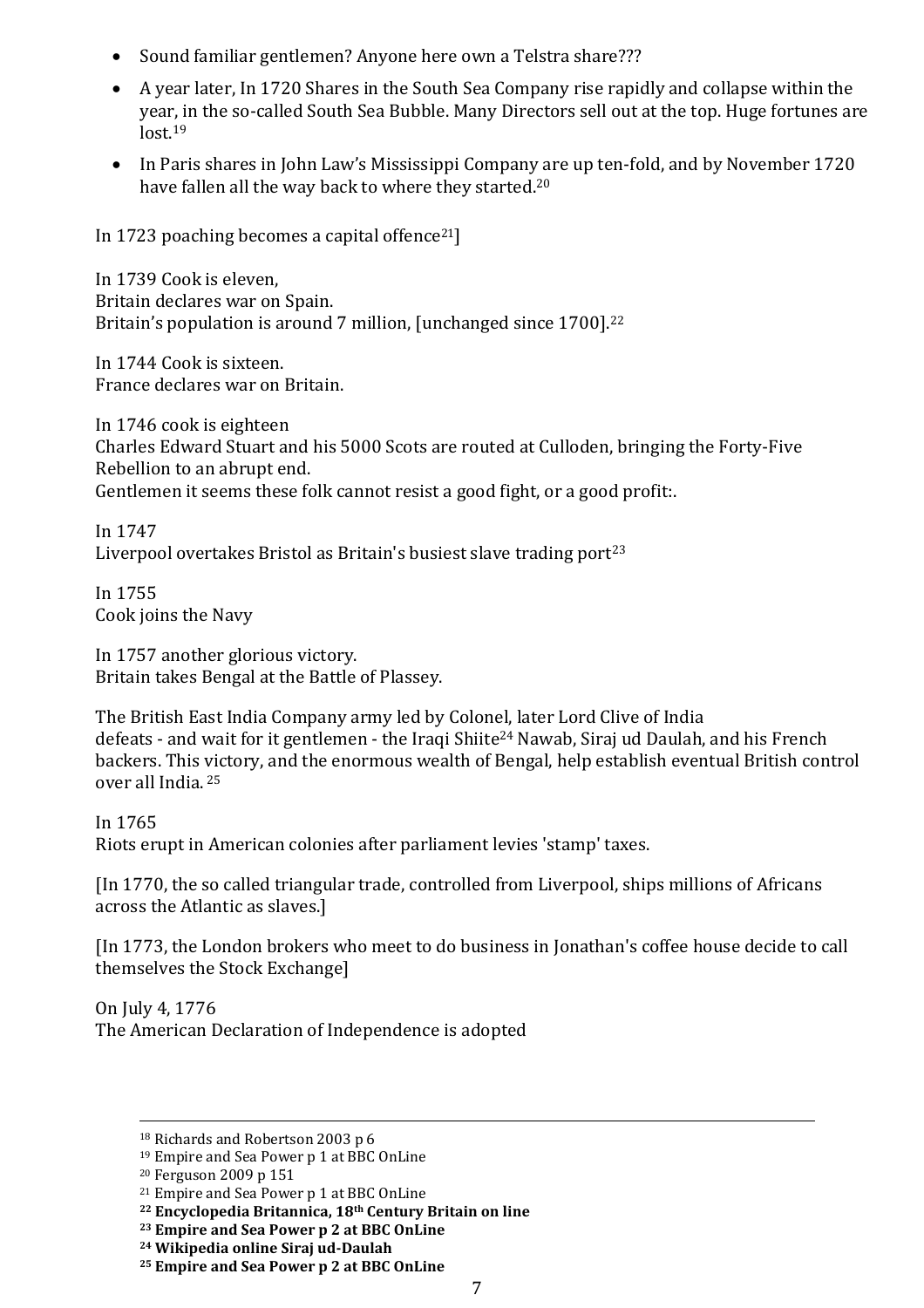#### **In 1779 Cook dies in the Pacific.**

Gentlemen, what a time Cook lived in! These great events must have been factors in Cook's remarkable career, in my opinion.

There was another significant event in 1787, eight years after Cook died,:

 The First Fleet (eleven ships carrying about 750 convicts) leaves Portsmouth for Australia. [Since 1718, Britain had transported convicts to its North American colonies. The American War of Independence ended this. Between 1787 and 1868, when transportation was abolished, over 150,000 felons were exiled to New South Wales, Van Diemen's Land and Western Australia.] 26

And gentlemen, one more significant event, in 1791, which had nothing at all to do with Cook, but is valued by those of us with Scottish heritage!

Scottish poet Robert Burns publishes Tam o' Shanter, in which a drunken farmer has an alarming encounter with witches.

**And now gentlemen I hope you will agree it's the last table's turn for a grog ration, as it seems all their beer and wine may have run out!**

#### **Gentlemen, I give you Captain Cook, The First Fleet and Robbie Burns! A Toast (Rum & Water) Finally, we come to Cook's remarkable career. <sup>27</sup>**

As teenager he is at Ayton Post Gate School in Yorkshire, on a scholarship courtesy of his father's employer; <sup>28</sup>

Cook learns seamanship in the 1750s: From the bottom up, In the coastal coal and North Sea trades. Offered his own command in just eleven years.

In 1755 he Joins the Navy, to 'take his future fortune'. <sup>29</sup>

In 1757 a 29 year old Cook is, and I quote; '…given authority to take command as Master any of his Majesty's ships…30'

 $\overline{a}$ 

**<sup>26</sup> Empire and Sea Power p 6 at BBC OnLine**

**<sup>27</sup> ADB Online, 1966: Fortune, ADB Online: Ferguson, 2011, p66: History World 2012:** 

**Beaglehole 1974 pp various**

**<sup>28</sup> Beaglehole 1973 p 5**

**<sup>29</sup> Beaglehole 1973 p 15-17**

**<sup>30</sup> Beaglehole 1973 p 25**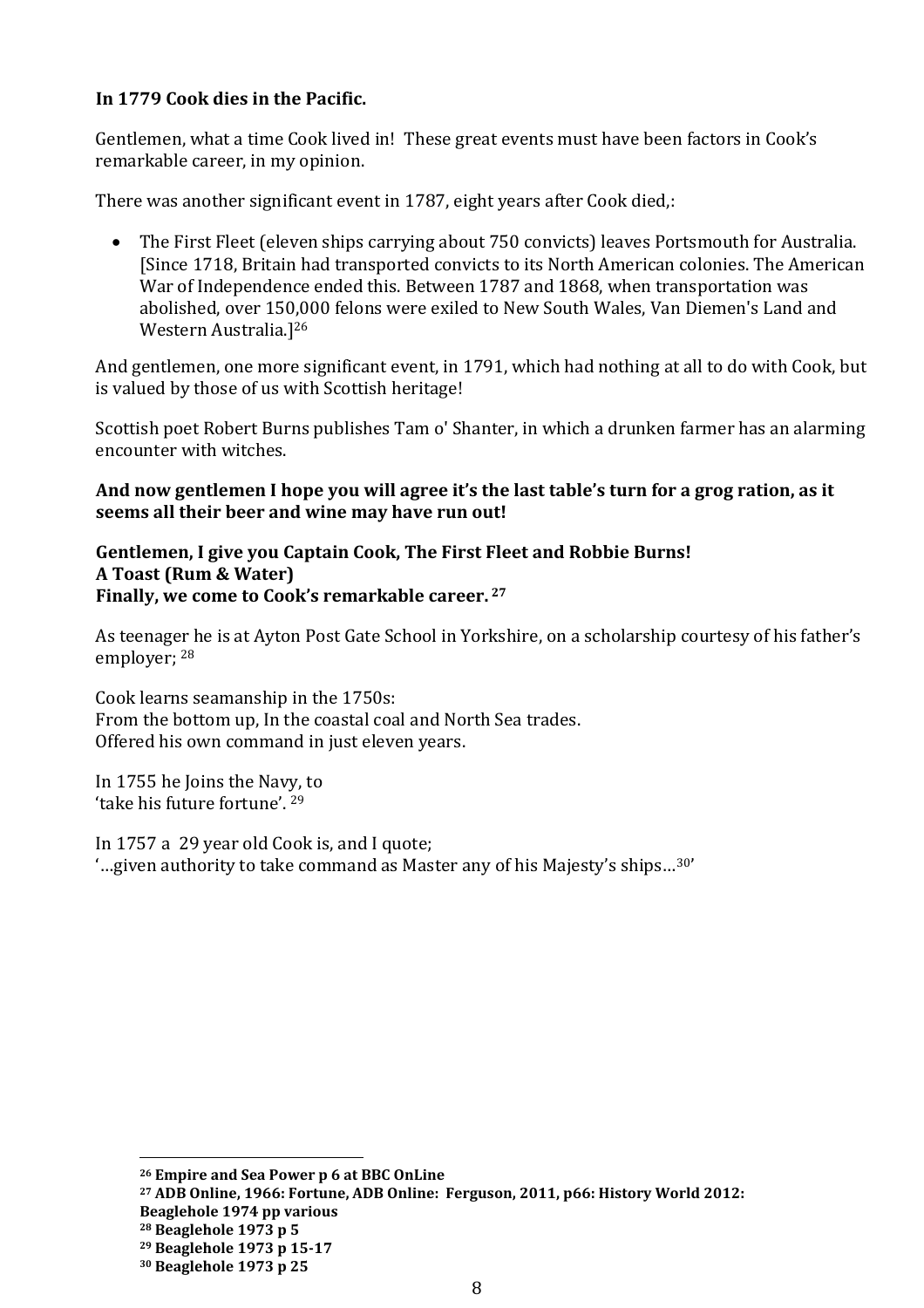Four months later;

- He is Master of the 1250 ton HMS Pembroke; with 64 guns.
- Crosses the Atlantic to Novia Scotia in record time.
- Loses 29 men to scurvy, a lesson he does not forget.
- Learns new military surveying techniques and the 'plane table'
- Helps the "Conqueror of Canada", General Wolfe, storm Quebec.
- Is commended to The Admiralty Board in London for his charts and sailing instructions which help the fleet to sail up the St Lawrence, and his successful actions in HMS Pembroke. 31
- Quebec is perhaps a defining event for Cook's future?

#### In 1762

- He marries Elizabeth Batts, 13 years his younger, at St Margaret's, Barking, Essex.
- He is at sea more than half of their married life.
- They have six children. Three die young. Three surviving sons die by 1794. None marry, so no direct descendants.<sup>32</sup>

#### Between 1763 and 1767:

Cook surveys and maps the southern and western sides of Newfoundland.

 The larger charts, called 'exact trigonometrical surveys' are ten feet long on an inch to a mile scale. Others were a mere six feet by three.<sup>33</sup>

[On 6 August 1764, Cook… 'unfortunately had a Large Powder Horn blown up and burst in his hand which shattered it in a terrible manner..."<sup>34</sup>. His right hand is gashed between thumb and forefinger and this leaves a scar to his wrist. The scar is used some 15 years later to identify his dismembered remains.]

Between 1768 and 1769, Cook makes his three great expeditions to the Pacific Ocean<sup>35</sup>: He is 40 years old at the start, and 50 at the end. These voyages were well covered by my predecessors, so I will provide only a quick summary:

The First Voyage of Discovery in HMS Endeavour, 1768 - 71

- Tahiti for the transit of Venus.
- Charts New Zealand,
- Discovers and charts the east coast of Australia,
- Lands in and names Botany Bay, and New South Wales,
- New Guinea and Java.
- Two years and 11 months
- 30,000 miles

 $\overline{\phantom{a}}$ 

5,000 miles of coastline charted. 36

**<sup>31</sup> Beaglehole 1973 p 33 onwards and Captaincook.org website timeline**

**<sup>32</sup> Encyclopedia Britannica James Cook online**

**<sup>33</sup> Beaglehole 1973 p 95**

**<sup>34</sup> Beaglehole 1973 p 80**

**<sup>35</sup> Encyclopedia Britannica, James Cook, on line**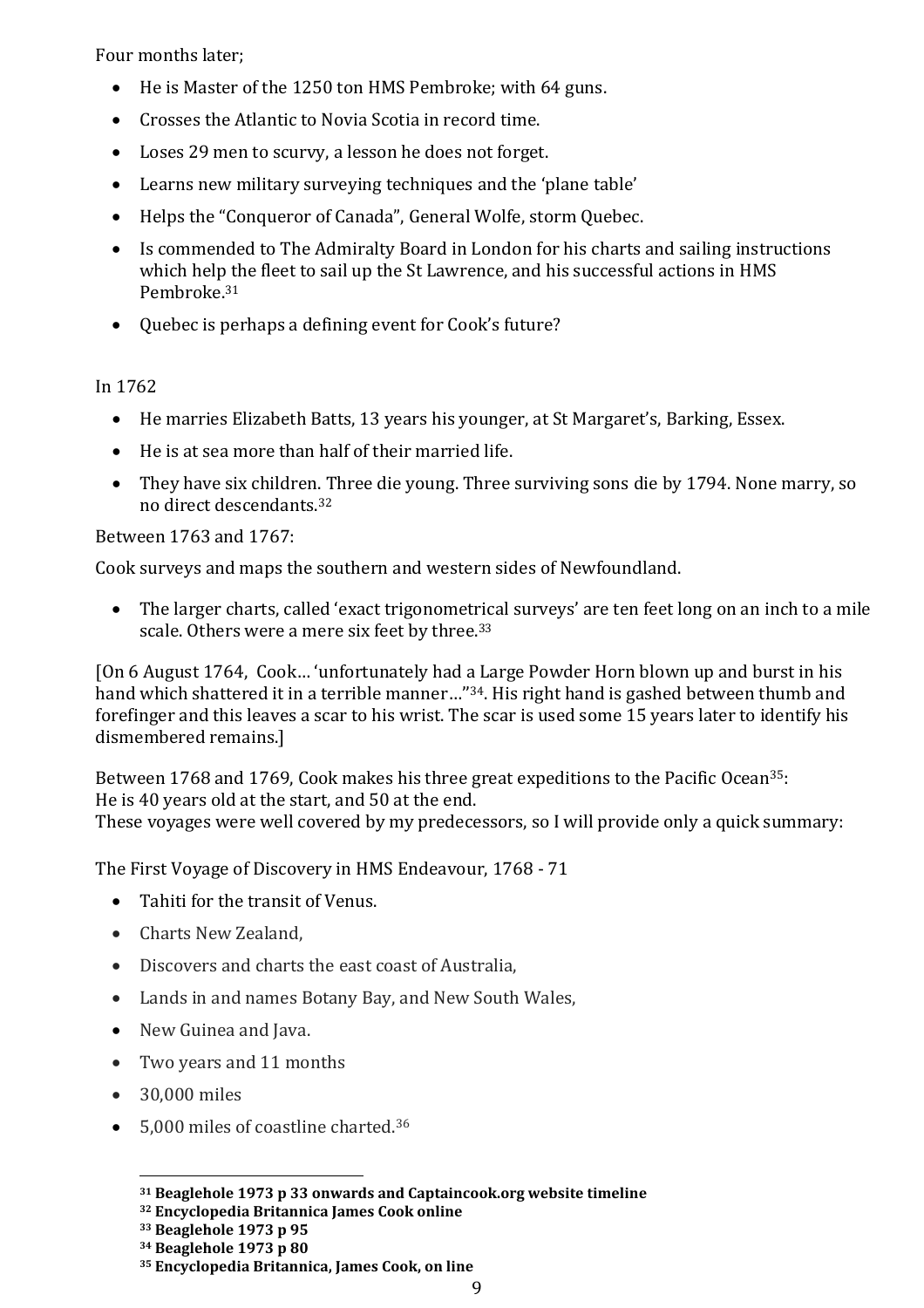The Second Voyage in HMS Resolution; 1772 – 75. Cook is 44 at the start

- He sails further south than any other captain. [The Antarctic Circle is not crossed again for nearly half a century.]
- He is the first man ever to circumnavigate the world in both directions.
- 3 years & 18 days
- He is received by King George III. 37
- 1775:
- He publishes his famous discovery of a preventive cure against scurvy.
- He is a celebrated scientist as well as a naval hero.

The Third Voyage in Resolution; 1776 – 79

- Hawaii, Oregon, British Colombia , Anchorage Bay in Alaska,
- Stopped by ice in the Bering Straits, returns South.

#### **On 14 February 1779, James Cook is speared to death, and respectfully<sup>38</sup> dismembered by the Hawaiians who killed him.**

That gentlemen concludes my own special assessment of Cook's remarkable career.

Now gentlemen, Please all stand and join me in a final toast:

I give you

- Son of a day labourer,
- Scholarship boy,
- Naval officer,
- Navigator,
- World explorer,
- Scientist,
- And, perhaps above all,
- Leader of Men

 $\overline{\phantom{a}}$ **<sup>36</sup> Captaincook.org website timeline**

**<sup>37</sup> Captaincook.org website timeline**

**<sup>38</sup> Dening 1994 p 169**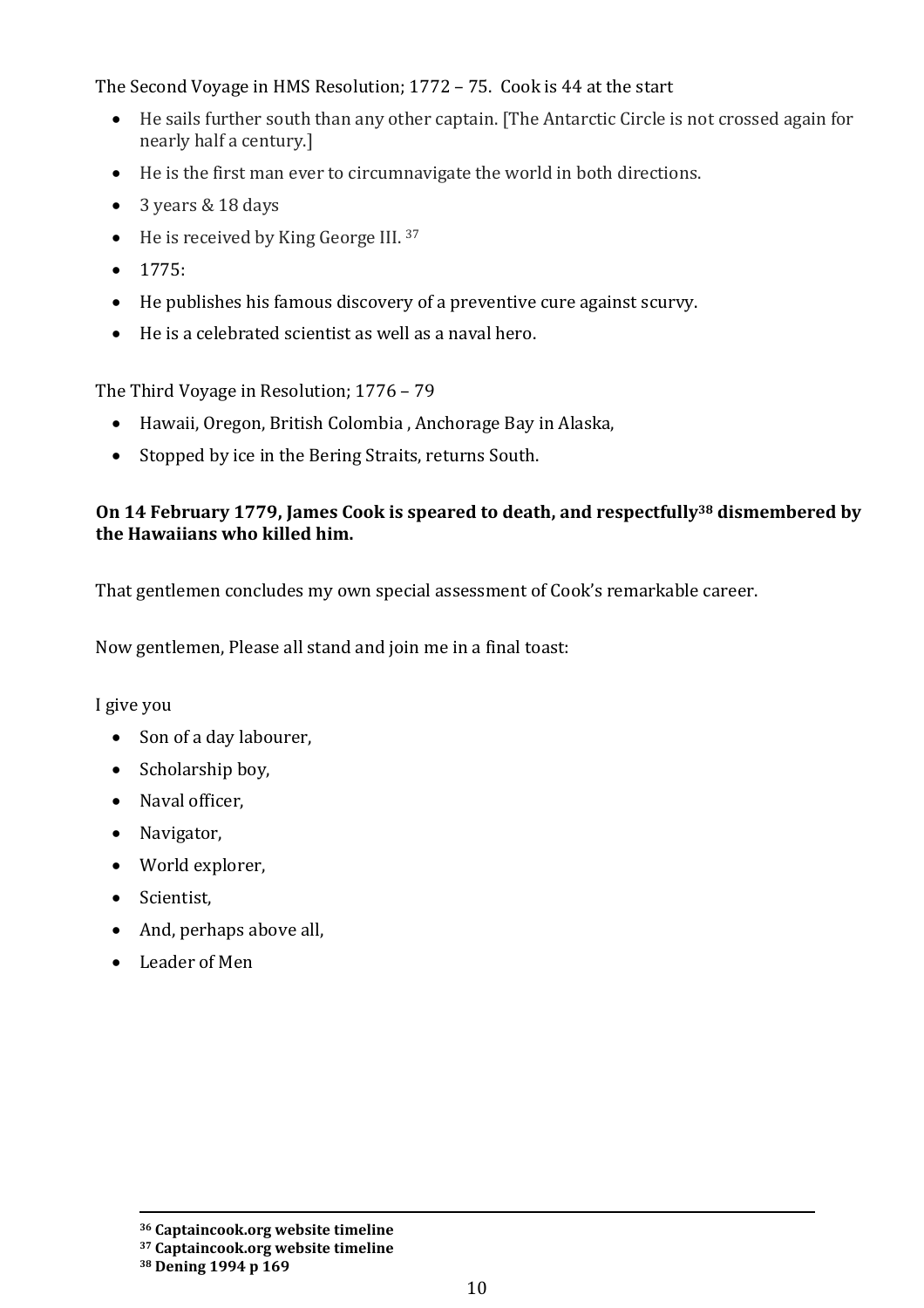# **Captain James Cook**

# **Appendix**

 $\mathsf{r}$ 

Deaths, Health and Discipline of British Naval Seamen in the Central Pacific 1764 - 1795<sup>39</sup>

15 ships including HMS Endeavor and HMS Resolution

| Deaths, Health and Discipline of British Naval Seamen in the Central Pacific 1764 - 1795[1] |              |                      |                       |  |
|---------------------------------------------------------------------------------------------|--------------|----------------------|-----------------------|--|
|                                                                                             | All 15 Ships | <b>HMS Endeavour</b> | <b>HMS Resolution</b> |  |
|                                                                                             |              |                      |                       |  |
| <b>Total Crew</b>                                                                           | 1556         | 116                  | 125                   |  |
| <b>Died</b>                                                                                 | 9%           | 27%                  | 9%                    |  |
| Drowned                                                                                     | 4%           | 3%                   |                       |  |
| Deserted                                                                                    | 5%           | 3%                   | 2%                    |  |
| Punished                                                                                    | 13%          | 13%                  | 26%                   |  |
| <b>Repeat Punishment</b>                                                                    | 8%           | 7%                   | 11%                   |  |
| VD                                                                                          | 28%          | 34%                  | 57%                   |  |

| Ratings of British Naval Seamen in the Central Pacific 1764 - 1795 |              |      |              |  |
|--------------------------------------------------------------------|--------------|------|--------------|--|
|                                                                    | All 15 Ships |      |              |  |
|                                                                    |              |      |              |  |
| <b>Marines</b>                                                     | 151          | 10%  |              |  |
| Seamen                                                             | 874          | 56%  |              |  |
| <b>Petty Officers</b>                                              | 353          | 23%  |              |  |
| <b>Warrant Officers</b>                                            | 129          | 8%   |              |  |
| <b>Commissioned Officers</b>                                       | 48           | 3%   | one in 32    |  |
| Total                                                              | 1,555        | 100% |              |  |
| <b>Total All Officers</b>                                          | 530          | 34%  | one in three |  |

**<sup>39</sup> Dening 1994 p 382 - 384**